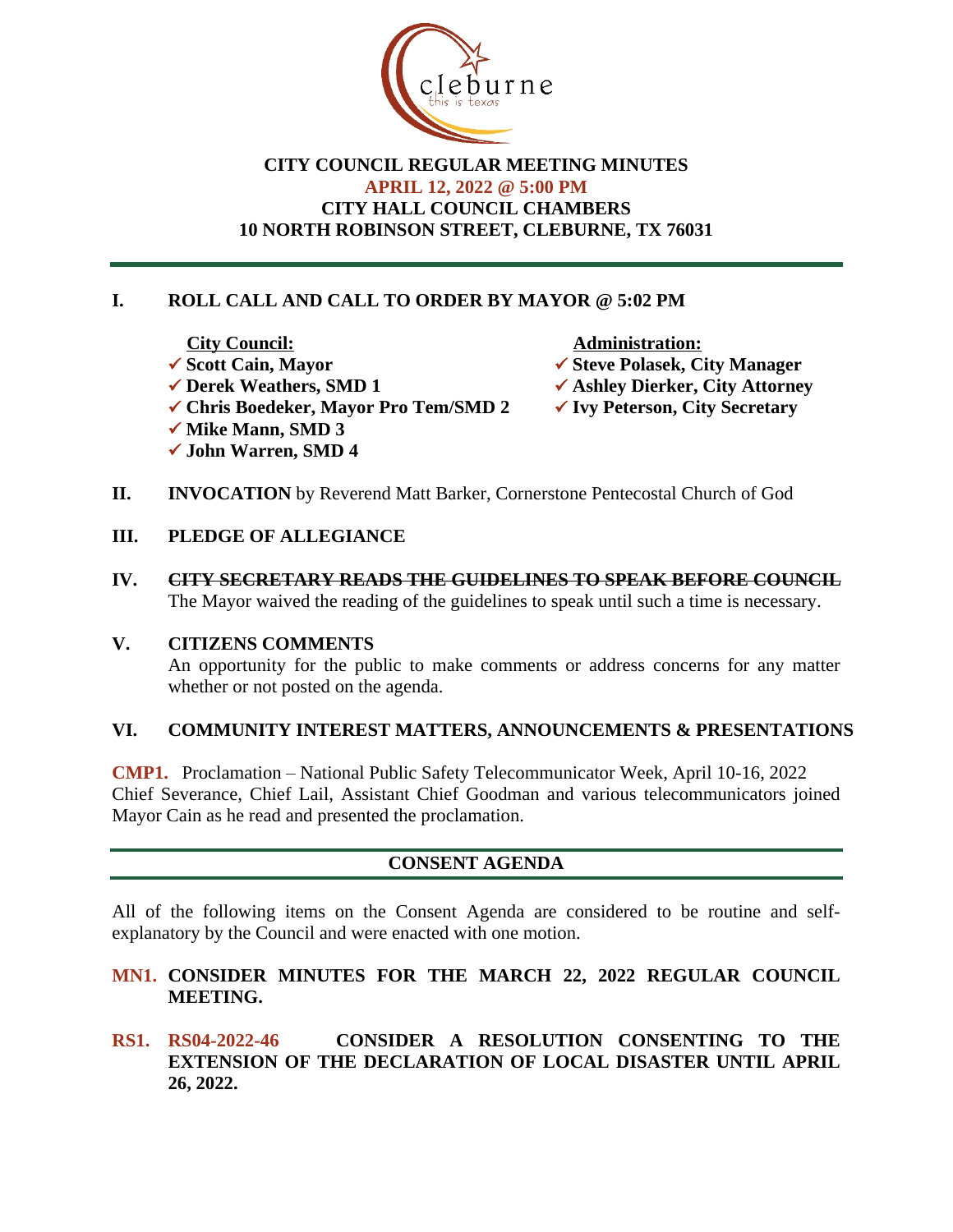Presented by: Steve Polasek, City Manager

Summary: On March 23, 2020, the Mayor executed a Declaration of Local Disaster ("Declaration") for the City of Cleburne pursuant to Section 418.108(a) of the Texas Government Code, which was for a period of seven days. In accordance with 418.108(b) of the Texas Government Code and following Governor Greg Abbott's executive orders, the City Council has approved extensions to said Declaration, and continues to take actions to promote health and safety, and suppress the spread of COVID-19 in the community. This resolution for your consideration is to extend the existing Declaration to the next regular council meeting date of April 26, 2022 at 11:59 p.m. central daylight time.

# **RS2. RS04-2022-47 CONSIDER A RESOLUTION AUTHORIZING THE EXTENSION OF THE INTERLOCAL AGREEMENT WITH JOHNSON COUNTY EMERGENCY SERVICES DISTRICT #1 FOR FIRE DISPATCH SERVICES.**

### Presented by: Scott Lail, Fire Chief

Summary: On March 10, 2020, City Council authorized the renewal of the Interlocal Agreement with Johnson County Emergency Services District #1 for fire dispatch services. The Agreement was for a two-year period, April 1, 2020 through March 31, 2022, and provides for an extension option of an additional two years, expiring March 31, 2024. The services are to provide fire dispatch services and continuing maintenance and upgrades to Fire/EMS dispatching software and equipment for an annual fee of \$10,000. All additional compensation is in the form of exchange of services by responses to emergencies using mutual or automatic aid of Cleburne resources to areas outside the city limits of Cleburne, and Johnson County ESD #1 resources into the city limits of Cleburne as agreed upon by Cleburne and Johnson County ESD #1.

### **RS3. RS04-2022-48 CONSIDER A RESOLUTION APPROVING THE APPOINTMENT OF MICHELLE BEESON, M.D. FOR PROFESSIONAL SERVICES AS THE HEALTH AUTHORITY FOR THE CITY OF CLEBURNE.**

### Presented by: Scott Lail, Fire Chief

Summary: Due to the Disaster Declaration, the pandemic associated with the Coronavirus and CoVID-19, and the need for ongoing preparedness, Dr. Michelle Beeson is being recommended for reappointed as the City's Municipal Health Authority for a period of two years. This appointment allows the City of Cleburne to continue to CoVID test employees as needed. In the event that another CoVID strain or other health emergency should arise, it enables City Staff to receive expert medical advice quickly. Dr. Beeson has served the City as Cleburne Fire Department's Medical Director since 1999, and said services fall under the currently Medical Director contract.

## **RS4. RS04-2022-49 CONSIDER A RESOLUTION AUTHORIZING A CHAPTER 380 ECONOMIC DEVELOPMENT AGREEMENT WITH GARY FOX HOMES TO REIMBURSE AN AMOUNT EQUAL TO ASSESSED AND COLLECTED IMPACT FEES, UP TO A MAXIMUM OF \$4,000 UNDER THE INFILL LOT IMPACT FEE REBATE INCENTIVE PROGRAM FOR CONSTRUCTION OF A NEW HOME LOCATED AT 1138A ALVARADO STREET.**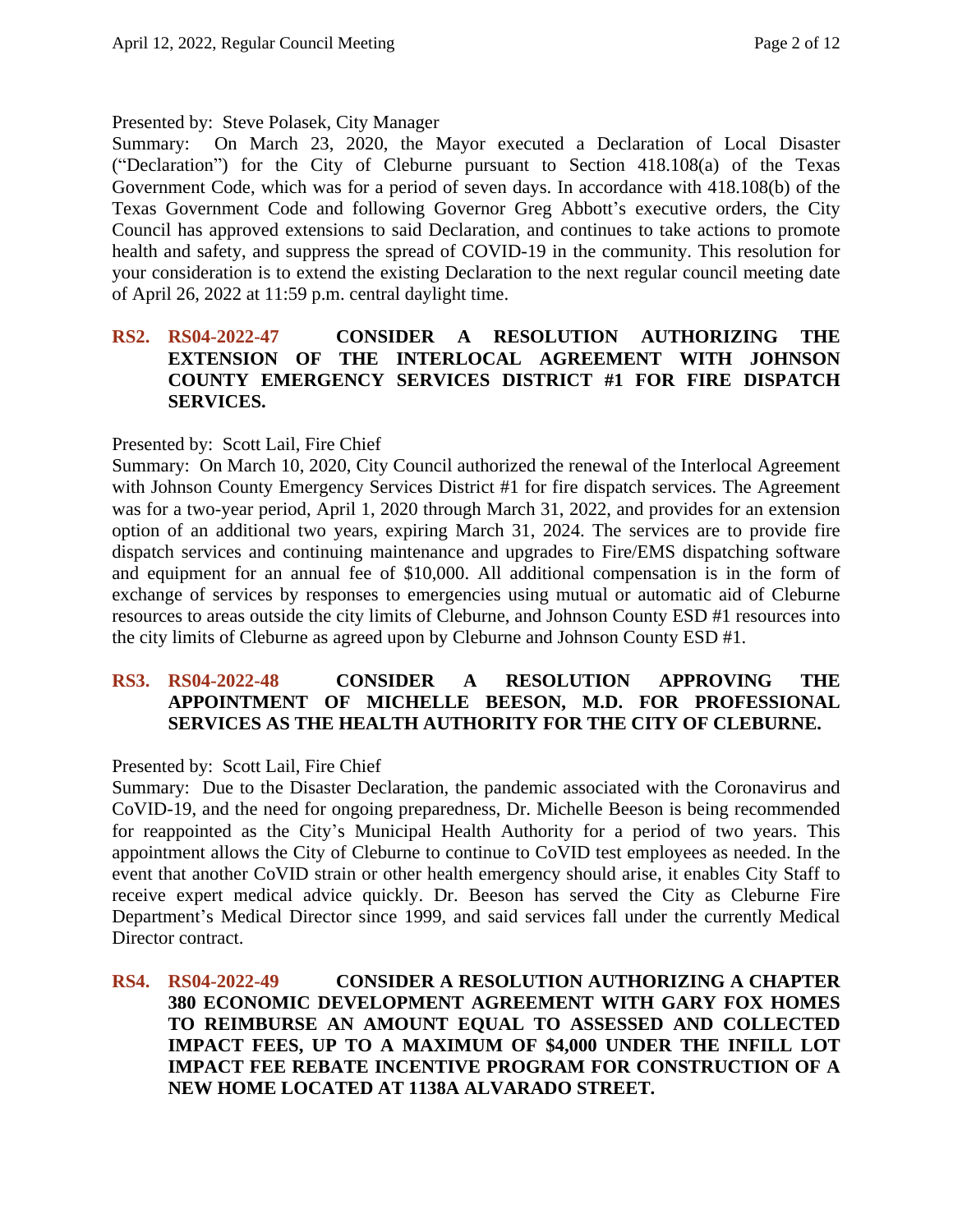## Presented by: Grady Easdon, Economic Development Manager

Summary: Mr. Fox has submitted an application for reimbursement of impact fees under the Infill Lot Impact Fee Rebate Incentive Program that was first adopted by City Council at the January 28, 2020 meeting. The Program was renewed as part of the Fiscal Year 2022 budget that was adopted at the September 14, 2021 City Council meeting. Their approximate investment will be \$145,000 for a 1,292 square foot home at 1138A Alvarado Street. This is one of the many "infill lots" in Cleburne that have been acquired by builders or developers for the purpose of constructing a new home for resale. As part of the Program, the builder must meet certain design and development standards and other criteria in order to qualify for reimbursement of these fees. Based upon the application documents and building plans submitted, the project meets the required criteria for Council consideration. Should this request be approved, there will be \$28,000 remaining for future projects under this Program.

## **RS5. RS04-2022-50 CONSIDER A RESOLUTION AUTHORIZING THE RENEWAL OF THE SERVICE AGREEMENT WITH HUB INTERNATIONAL, LTD FOR HEALTH AND WELFARE BENEFITS CONSULTING SERVICES.**

Presented by: Debra Powledge, Director of Human Resources

Summary: As health care costs continue to rise, and legislative and economic changes alter the benefit landscape, the City of Cleburne continues to seek innovative and cost-efficient employee benefits solutions. The City must continue to work aggressively in controlling cost management, including strong vendor management and sound plan design.

The City of Cleburne executed a contract in 2019 for a three-year agreement beginning June 1, 2019 through March 31, 2022. The terms included an option to renew for two additional one-year terms. HUB will be compensated by receiving 1% commission from the health insurance carrier for services rendered. HUB will not charge for expenses and will not accept any contingent compensation from contracted providers.

HUB International will provide consulting relating to all of the City's health plans and wellness initiatives to improve outcomes of health and welfare benefits. This includes optimizing the City's health and welfare benefit plan designs as compared to market and making recommendations to address the City's specific benefits and financial requirements. This employee benefits consulting services will consist of compliance auditing and implementation, actuarial analytics and consulting, strategic consulting and implementation, and account management to include monthly and quarterly reporting, review, and analysis.

# **OC1. CONSIDER ACCOUNTS PAYABLE FOR THE MONTH OF FEBRUARY 2022.**

Presented by: Rhonda Daugherty, Director of Finance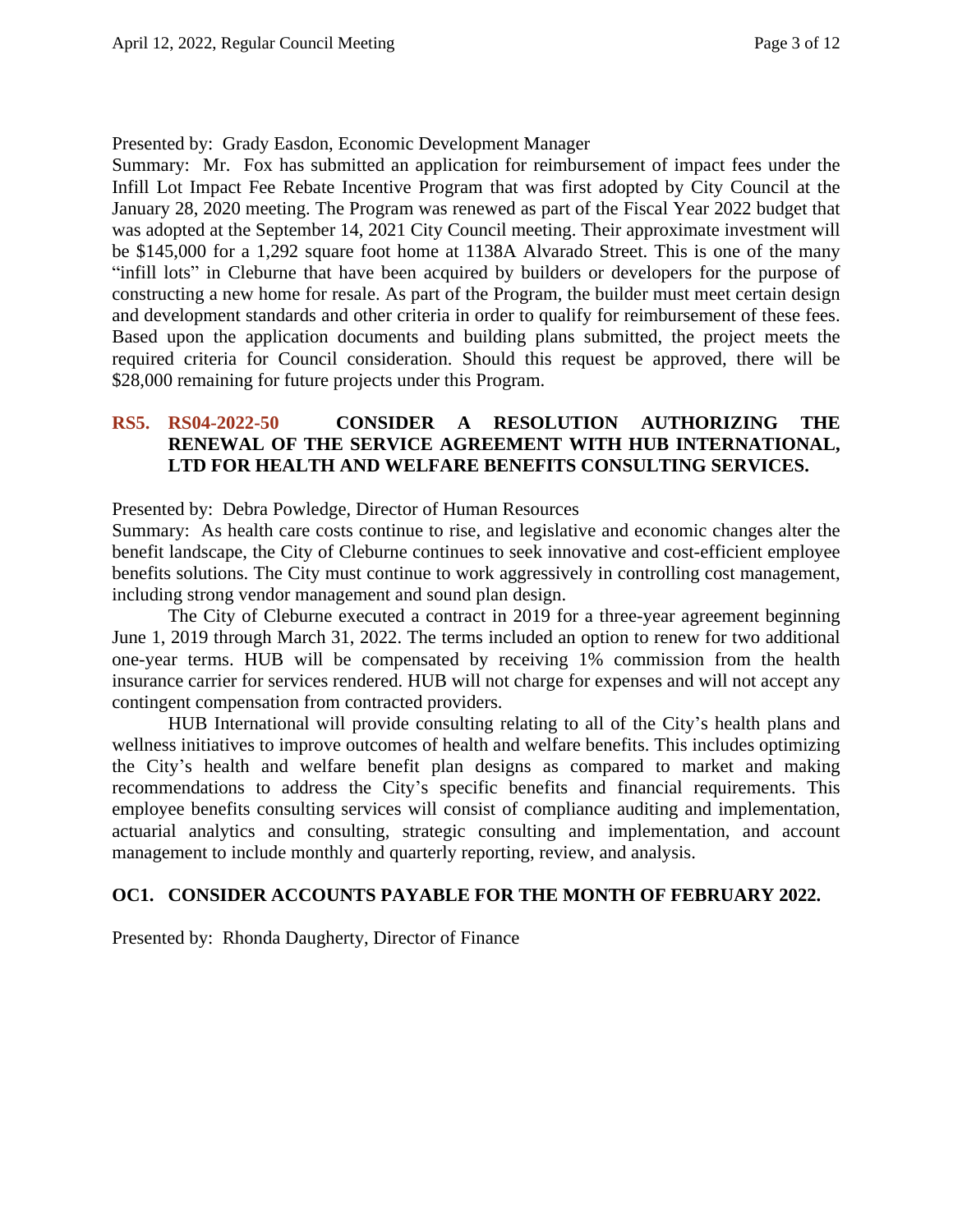## **MOTION: to approve as presented in its entirety**

|                 | <b>Motion</b>         | <b>Second</b> | Ave                  | $\mathbf{N}\mathbf{0}$ | <b>Abstain</b> | <b>Absent</b> |   | <b>Result</b>         |
|-----------------|-----------------------|---------------|----------------------|------------------------|----------------|---------------|---|-----------------------|
| <b>Weathers</b> | X                     |               | X                    |                        |                |               | X | Approved as presented |
| <b>Boedeker</b> |                       |               | X                    |                        |                |               |   | Approved as amended   |
| Mann            |                       |               | X                    |                        |                |               |   | Denied                |
| Warren          |                       |               | Χ                    |                        |                |               |   | Withdrawn             |
| Cain            |                       |               | Х                    |                        |                |               |   | Postponed until:      |
| $\mathbf v$     | <b>Motion Carried</b> |               | <b>Motion Failed</b> |                        |                |               |   | <b>Roll Call</b>      |

# **ACTION AGENDA**

# **OR1. OR04-2022-31** *\*PUBLIC HEARING\** **CONSIDER AN ORDINANCE REZONING ±0.15 ACRES FROM M1 (LIGHT INDUSTRIAL DISTRICT) TO SF-4 (SINGLE-FAMILY DWELLING DISTRICT), LOCATED AT 609 COLORADO STREET, AS REQUESTED BY MISAEL RODRIGUEZ, CASE ZC22-007.**

Presented by: David Jones, Community Development Director

Summary: The applicant has requested to rezone approximately 0.15 acres from M1 (Light Industrial District) to SF-4 (Single-Family District) for the property located at 609 Colorado Street. The applicant has indicated their intent to rezone the subject property for the construction of a single-family residence. The Planning and Zoning Commission considered this request at their March 28, 2022 meeting and recommended approval with a vote of 5-0.

Mayor Cain opened the public hearing. There were no speakers and the public hearing was closed.

|                  |                       | <b>Motion</b> | <b>Second</b> | <b>Ave</b>           | $\bf No$ | <b>Abstain</b> | <b>Absent</b> |                         | <b>Result</b>         |
|------------------|-----------------------|---------------|---------------|----------------------|----------|----------------|---------------|-------------------------|-----------------------|
|                  | <b>Weathers</b>       |               |               | X                    |          |                |               | $\overline{\textbf{X}}$ | Approved as presented |
|                  | <b>Boedeker</b>       |               |               | X                    |          |                |               |                         | Approved as amended   |
| Mann             |                       |               |               | X                    |          |                |               |                         | Denied                |
| Warren           |                       |               |               | Χ                    |          |                |               |                         | Withdrawn             |
| Cain             |                       |               |               | X                    |          |                |               |                         | Postponed until:      |
| $\boldsymbol{X}$ | <b>Motion Carried</b> |               |               | <b>Motion Failed</b> |          |                |               |                         | <b>Roll Call</b>      |

# **MOTION: to approve as presented**

**OR2. OR04-2022-32** *\*PUBLIC HEARING\** **CONSIDER AN ORDINANCE REZONING ±0.23 ACRES FROM M1 (LIGHT INDUSTRIAL DISTRICT) TO SF-4 (SINGLE-FAMILY DWELLING DISTRICT), LOCATED AT 941 NORTH BORDER STREET, AS REQUESTED BY ALEMTHAN PROPERTIES, LLC, REPRESENTED BY MICHAEL KILE, CASE ZC22-009.**

Presented by: David Jones, Community Development Director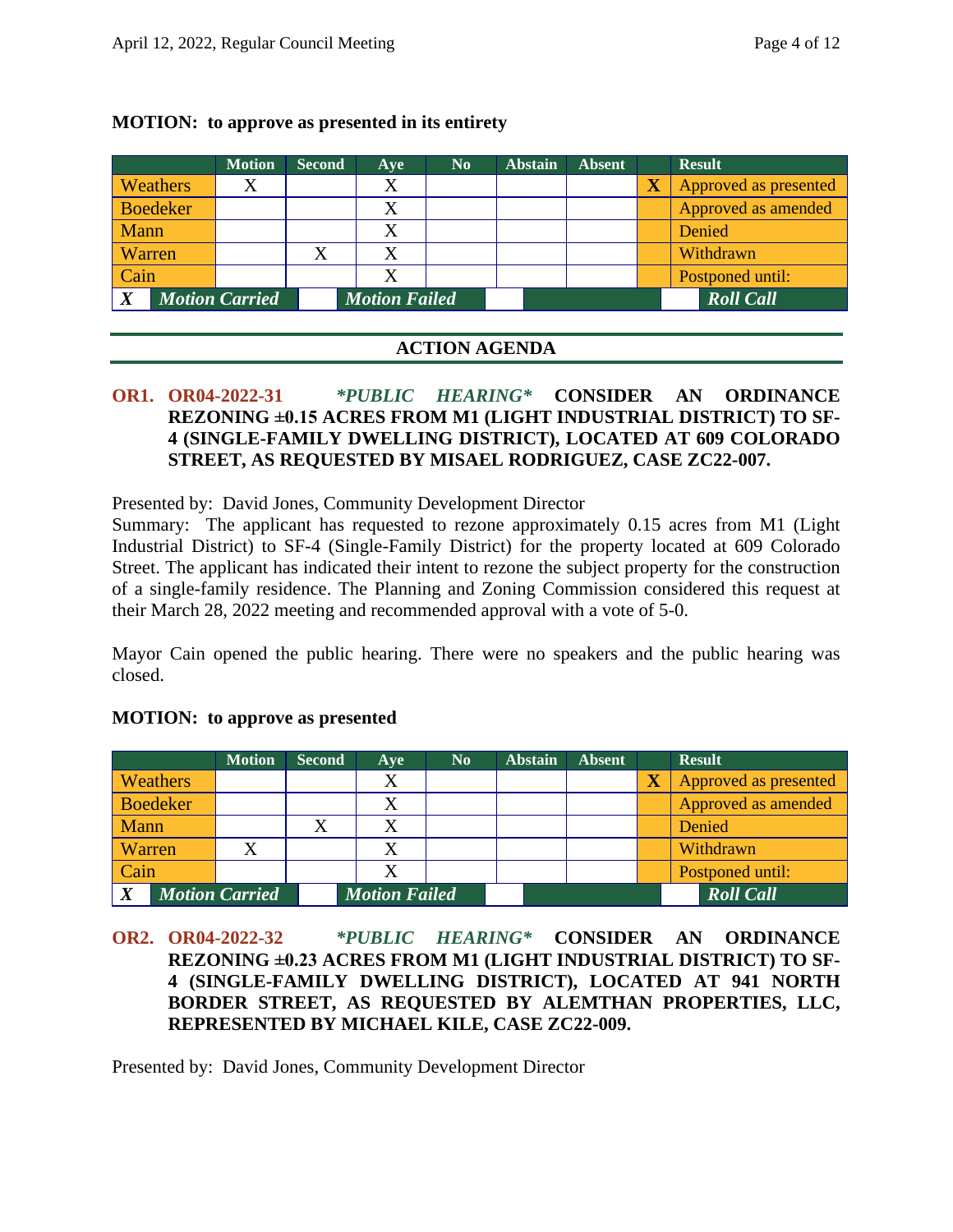Summary: The applicant has requested to rezone approximately 0.23 acres from M1 (Light Industrial District) to SF-4 (Single-Family District) for the property located at 941 North Border Street. The applicant has indicated their intent to rezone the subject property for the construction of a single-family residence. The Planning and Zoning Commission considered this request at their March 28, 2022 meeting and recommended approval with a vote of 5-0.

Mayor Cain opened the public hearing. There were no speakers and the public hearing was closed.

|                  |                 | <b>Motion</b>         | <b>Second</b> | Aye                  | N <sub>0</sub> | <b>Abstain</b> | <b>Absent</b> |                         | <b>Result</b>         |
|------------------|-----------------|-----------------------|---------------|----------------------|----------------|----------------|---------------|-------------------------|-----------------------|
|                  | <b>Weathers</b> |                       |               |                      |                |                |               | $\overline{\textbf{X}}$ | Approved as presented |
|                  | Boedeker        |                       |               |                      |                |                |               |                         | Approved as amended   |
| <b>Mann</b>      |                 |                       |               |                      |                |                |               |                         | Denied                |
| Warren           |                 |                       |               |                      |                |                |               |                         | Withdrawn             |
| Cain             |                 |                       |               |                      |                |                |               |                         | Postponed until:      |
| $\boldsymbol{X}$ |                 | <b>Motion Carried</b> |               | <b>Motion Failed</b> |                |                |               |                         | <b>Roll Call</b>      |

#### **MOTION: to approve as presented**

Items **OR3** and **OR4** were presented together, but were voted on separately.

## **OR3. OR04-2022-33** *\*CONTINUE PUBLIC HEARING\** **CONSIDER AN ORDINANCE AMENDING CHAPTER THREE: "PLAN COMPONENTS" OF THE CITY OF CLEBURNE'S 2014 COMPREHENSIVE PLAN, PLAN CLEBURNE; THE CLEBURNE COMPREHENSIVE PLAN, A VISION FOR THE FUTURE, A ROADMAP FOR GROWTH, BY REPEALING AND REPLACING THE "FUTURE LAND USE PLAN" SECTION IN ITS ENTIRETY.**

Presented by: David Jones, Community Development Director, and Daniel Harrison.

Summary: Staff is proposing amendments to chapter three titled "Plan Components" of the City of Cleburne's 2014 Comprehensive Plan to update the City's Future Land Use Plan (FLUP) Map and associated text describing the land use categories. These amendments coincide with the Zoning Ordinance and Zoning Map update. The purpose of this update is to refine the FLUP map and text to provide guidance and reflect current conditions to make better-informed decisions when updating the Zoning Map.

The Future Land Use Plan (FLUP) is a high-level, 30,000-foot view of the City and serves as a comprehensive blueprint of Cleburne's vision for its future development pattern. The FLUP has two components: A Map and Land Use Categories.

The FLUP Map designates various districts within the City for particular land uses, such as residential, commercial or industrial. It is essential to note that the FLUP Map is not a Zoning Map, which legally regulates specific development requirements on individual pieces of land. Rather, the FLUP Map is a tool that is utilized when determining if a rezoning request is compatible with the district and neighborhood in which it is located.

The FLUP Categories designate the types of development and uses that are considered compatible within each district as depicted on the FLUP Map and the context to which the uses are best suited. The FLUP Map and Land Use Categories work in harmony to provide the City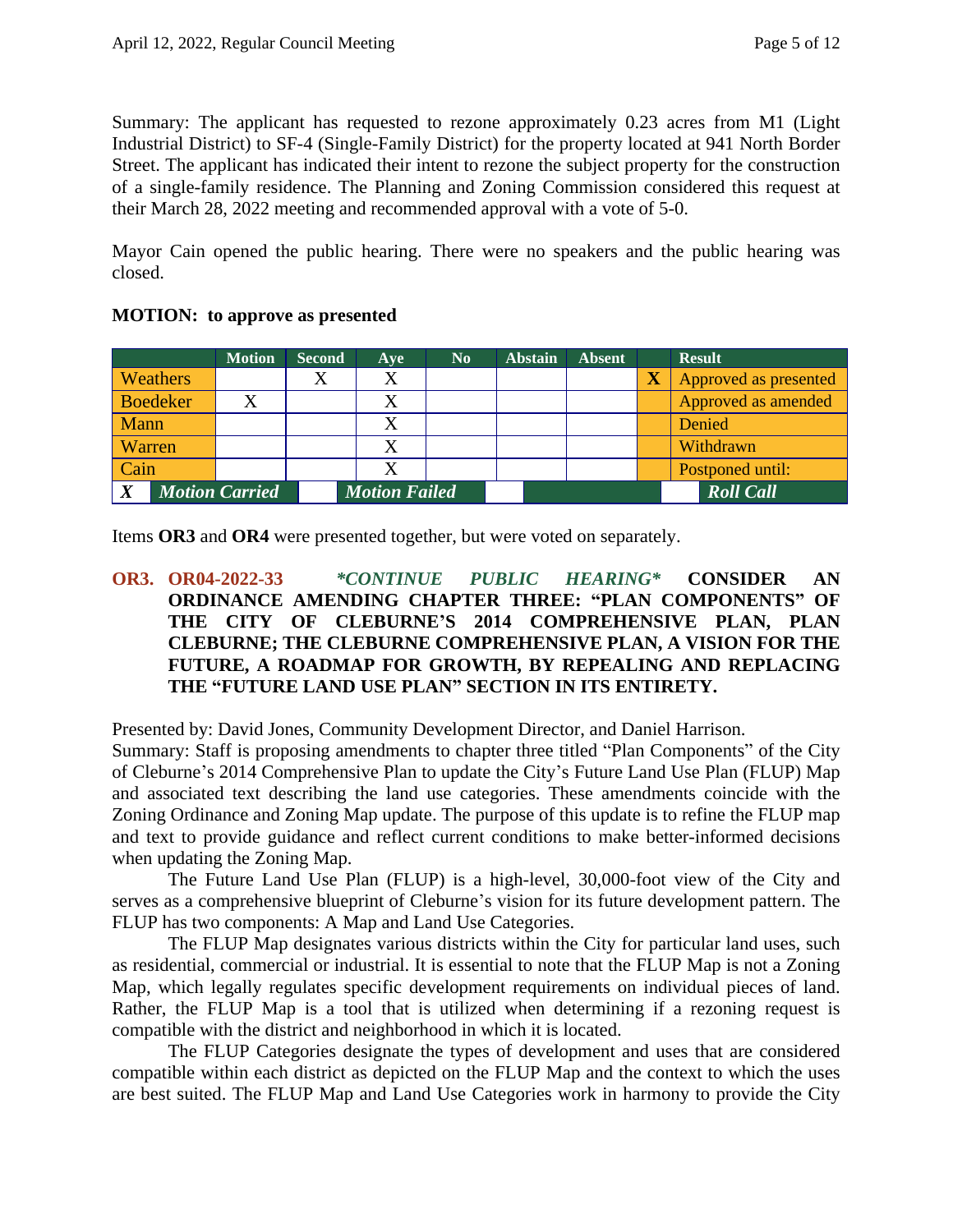with policy guidance to make future development decisions that responsibly allocate resources and maintain the character of Cleburne.

Council previously voted to continue the public hearing for this item on November 9, 2021, February 8, 2022, and March 8, 2022. The Planning and Zoning Commission voted at their October 25, 2021 meeting to recommend approval by a vote of 6-0.

Mr. Daniel Harrison, Project Manager with Freese and Nichols, Inc presented Council with an update following the town hall meetings that were recommended by the Council and presented both OR3 and OR4 together.

# **OR4. OR04-2022-34** *\*CONTINUE PUBLIC HEARING\** **CONSIDER AN ORDINANCE AMENDING TITLE XV: LAND USAGE, OF THE CODE OF ORDINANCES OF THE CITY OF CLEBURNE, BY AMENDING CHAPTER 155: ZONING, AND BY REVISING THE ZONING DISTRICT MAP OF THE CITY OF CLEBURNE.**

Presented by: David Jones, Community Development Director, and Daniel Harrison.

Summary: Staff is proposing amendments to Chapter 155 titled "Zoning" of the City of Cleburne's Code of Ordinances, including the Zoning District Map, to comprehensively revise the city-wide development regulations that shape the future growth of the City.

The Zoning Ordinance is the section in the Code of Ordinances that regulates the development and use of property within the City. Zoning is use-based and determines appropriate uses for a property such as a residential subdivision or a commercial business. Zoning is also regulatory and determines site design standards including parking, landscaping and building placement on the property.

The City last updated the Zoning Ordinance in its entirety over twenty-five years ago in 1996. Since that time, Cleburne has experienced significant growth, evolving into the city it is today. The current Zoning Ordinance is outdated and inconsistent with the vision and goals set forth in the City's Comprehensive Plan.

The City, through a strategic and community-based process, has spent the past two years revising its Zoning Ordinance and Zoning Map to reflect both current and projected market and neighborhood conditions, as well as incorporate best practices for development regulations. These regulations serve as a tool to maintain and enhance the character of the community; promote and protect the public health, safety, and welfare of Cleburne; conserve property values; promote orderly growth; and encourage appropriate investment of land and structures throughout the City.

Council previously voted to continue the public hearing for this item on November 9, 2021, February 8, 2022, and March 8, 2022. The Planning and Zoning Commission voted at their October 25, 2021 meeting to recommend approval by a vote of 6-0.

There was a brief intermission of the meeting due to a power-outage until the backup generators allowed the meeting to continue.

Mayor Cain continued the public hearing for Item OR3. There were no speakers and the public hearing was closed.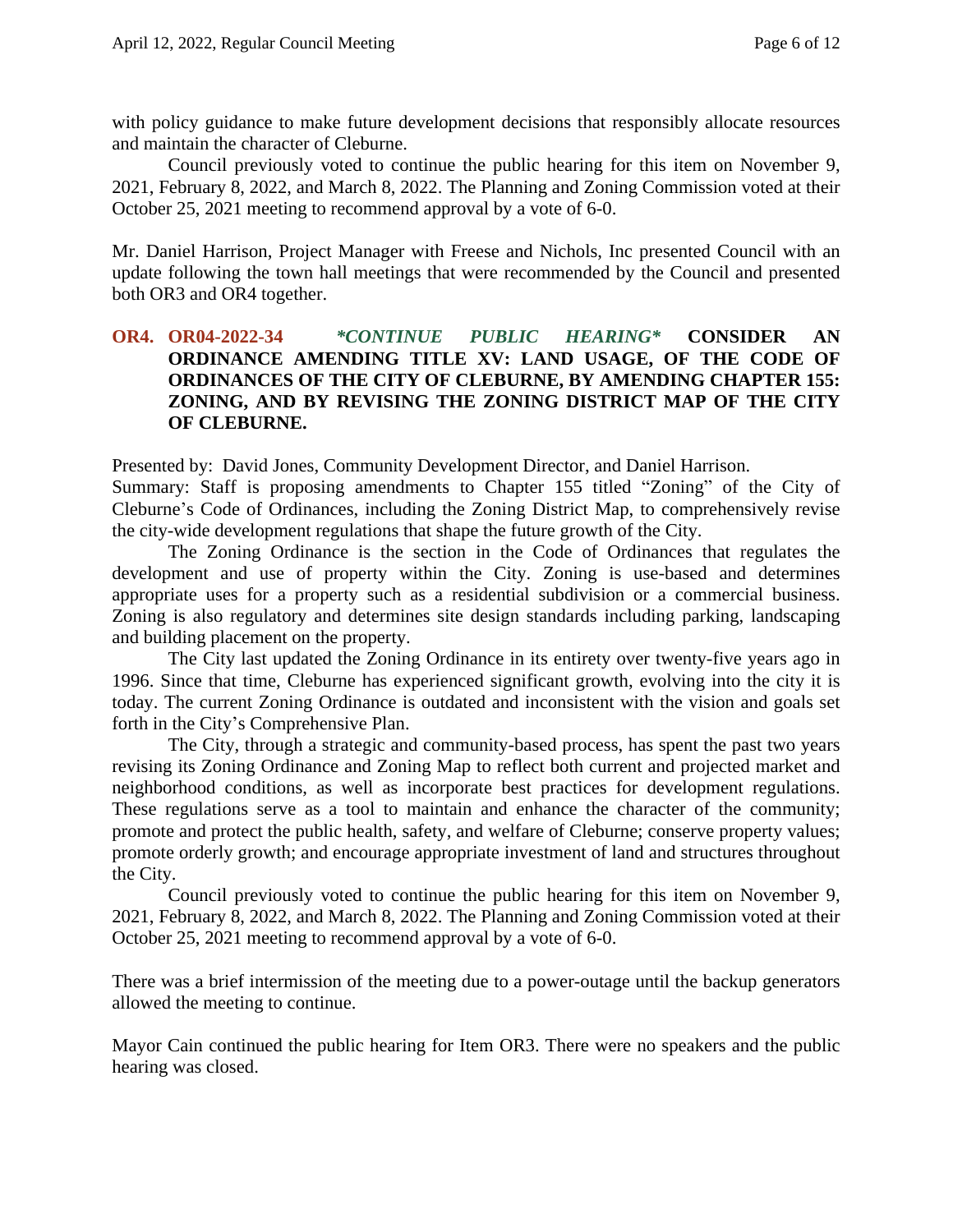Mayor Cain continued the public hearing for Item OR4. There were no speakers and the public hearing was closed.

Councilmember Weathers asked if there were any potential liabilities resulting from the implementation of the new design standards and Mr. Jones replied the proposed design standards are tailored and consistent with surrounding communities, as well as considering the building community. Mr. Jones also explained the importance of codifying such standards providing for a clear standard of what the Council envisions for the community rather than using planned development rezoning.

Mayor Cain added the City has a governmental and community interest to use legal counsel to ensure the City complies with the 2019 legislative changes in the laws. The City has also gone above and beyond the standard measure when notifying the community of the building standard changes.

Council discussed preferences regarding the driveway length requirement allowing for adequate parking space for side-yard entry garages.

Mayor Pro Tem Boedeker thanked staff, consultants, and citizen Mr. Brown for the continued help and reworking of this ordinance providing for a roadmap for development of this community.

|        |                 | <b>Motion</b>         | <b>Second</b> | Ave                  | No | <b>Abstain</b> | <b>Absent</b> |                         | <b>Result</b>         |
|--------|-----------------|-----------------------|---------------|----------------------|----|----------------|---------------|-------------------------|-----------------------|
|        | Weathers        |                       |               |                      |    |                |               | $\overline{\textbf{X}}$ | Approved as presented |
|        | <b>Boedeker</b> |                       |               |                      |    |                |               |                         | Approved as amended   |
| Mann   |                 |                       |               |                      |    |                |               |                         | Denied                |
| Warren |                 |                       |               |                      |    |                |               |                         | Withdrawn             |
| Cain   |                 |                       |               |                      |    |                |               |                         | Postponed until:      |
| X      |                 | <b>Motion Carried</b> |               | <b>Motion Failed</b> |    |                |               |                         | <b>Roll Call</b>      |

# **MOTION: to approve OR3 as presented**

**MOTION: to approve OR4 as presented excluding Section 155.573 regarding "Location of Sexual Oriented Businesses" and excluding Sections 155.80 through 155.99 regarding "Historic Landmarks"; repeal and replace the remainder of Chapter 155 in accordance and consistent with the March 24, 2022 Zoning Ordinance draft as recommended by the Zoning Ordinance Advisory Committee, subject to any minor formatting and nonsubsequent updates related to those changes necessary to publish the final version of the ordinance, and to adopt a zoning map reflecting the revised districts as presented, with any zoning in the mosaic zoning map be consistent with OR1 and OR2 approved in this meeting; and to include the parking space requirement on corner lots be a 20 foot drive setback allowing the administrative adjustments of two feet or down to a minimal set back of five feet on the opposing side**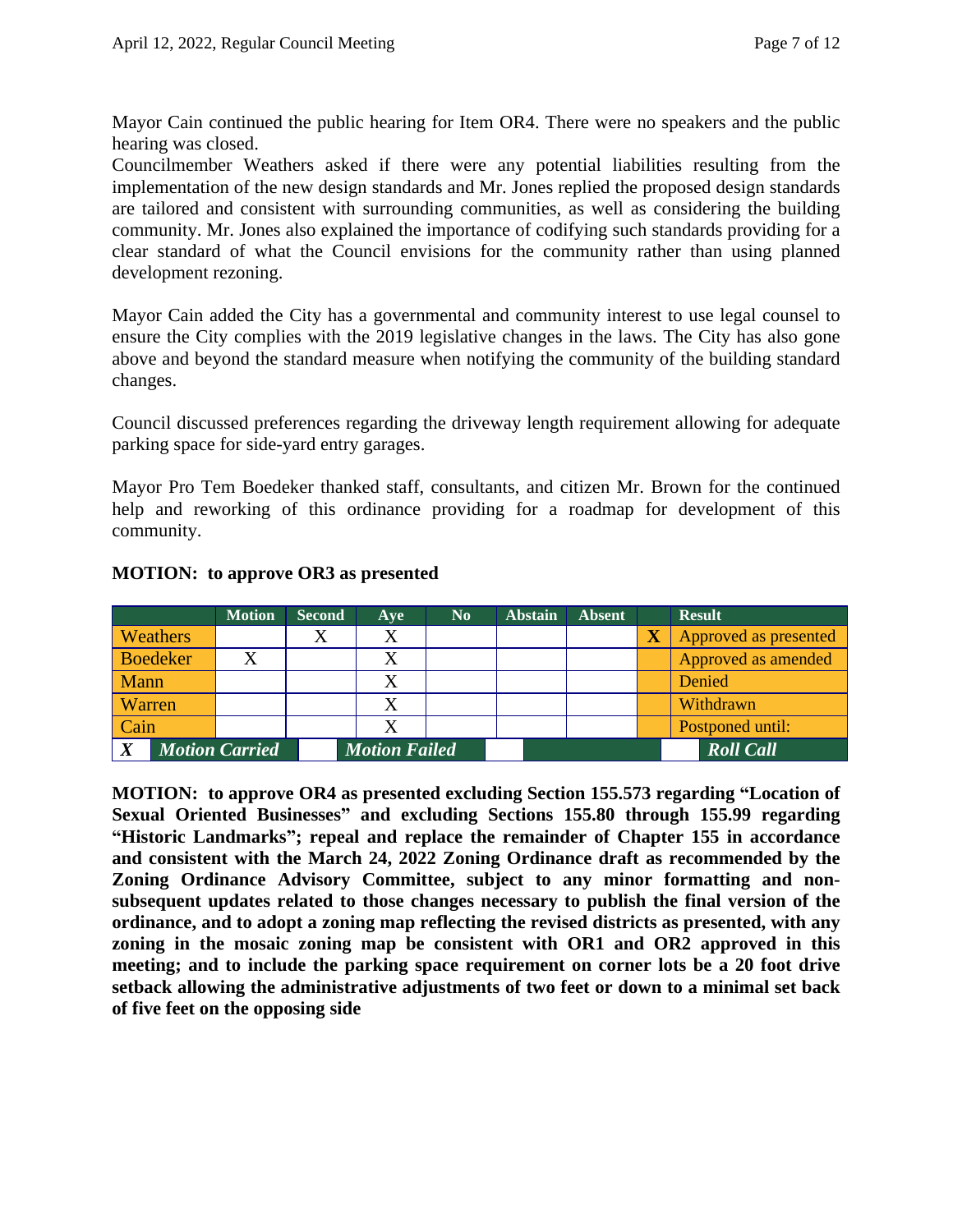|                  |                 | <b>Motion</b>         | <b>Second</b> | Ave                  | No | Abstain | <b>Absent</b> |                         | <b>Result</b>         |
|------------------|-----------------|-----------------------|---------------|----------------------|----|---------|---------------|-------------------------|-----------------------|
|                  | <b>Weathers</b> |                       |               | X                    |    |         |               |                         | Approved as presented |
|                  | <b>Boedeker</b> |                       |               | X                    |    |         |               | $\overline{\textbf{X}}$ | Approved as amended   |
| Mann             |                 |                       |               |                      |    |         |               |                         | Denied                |
| Warren           |                 |                       |               | X                    |    |         |               |                         | Withdrawn             |
| Cain             |                 |                       |               | X                    |    |         |               |                         | Postponed until:      |
| $\boldsymbol{X}$ |                 | <b>Motion Carried</b> |               | <b>Motion Failed</b> |    |         |               |                         | <b>Roll Call</b>      |

# **RS6. RS04-2022-51** *\*PUBLIC HEARING\** **CONSIDER A RESOLUTION RENAMING THE COMMUNITY PERFORMING ARTS CENTER (CPAC) LOCATED IN THE CLEBURNE CONFERENCE CENTER, A CITY OWNED FACILITY LOCATED AT 1501 WEST HENDERSON STREET, IN HONOR OF RICHARD "DICK" HELMCAMP.**

Presented by: Ivy Peterson, City Secretary

Summary: Richard "Dick" Helmcamp, was a community icon for his contribution in the arts as band director at Cleburne High School. As Director, he transformed the program with the creation of the Golden Pride of Cleburne High Band that became an award winning high school band. After his retirement, he continued to contribute to the community by his participation with the Carnegie Players theater group. Mr. Helmcamp passed away this year, but his contribution and legacy will live on through many generations.

In accordance with the City's policy for renaming facilities, a public hearing notice was published in the local newspaper on March 26, 2022.

Mayor Cain expressed his respect for the name chosen.

Mayor Cain opened the public hearing. There were no speakers and the public hearing was closed.

## **MOTION: to rename the Community Performing Arts Center the "Richard 'Dick' Helmcamp Community Performing Arts Center"**

|                  | <b>Motion</b>         | <b>Second</b> | <b>Ave</b>           | $\mathbf{N}\mathbf{0}$ | <b>Abstain</b> | <b>Absent</b> |                         | <b>Result</b>         |
|------------------|-----------------------|---------------|----------------------|------------------------|----------------|---------------|-------------------------|-----------------------|
| Weathers         |                       |               | X                    |                        |                |               | $\overline{\textbf{X}}$ | Approved as presented |
| <b>Boedeker</b>  |                       |               | X                    |                        |                |               |                         | Approved as amended   |
| Mann             |                       |               | X                    |                        |                |               |                         | Denied                |
| Warren           |                       |               | X                    |                        |                |               |                         | Withdrawn             |
| Cain             |                       |               | X                    |                        |                |               |                         | Postponed until:      |
| $\boldsymbol{X}$ | <b>Motion Carried</b> |               | <b>Motion Failed</b> |                        |                |               |                         | <b>Roll Call</b>      |

Items **OR5** and **RS7** were presented together, but were voted on separately.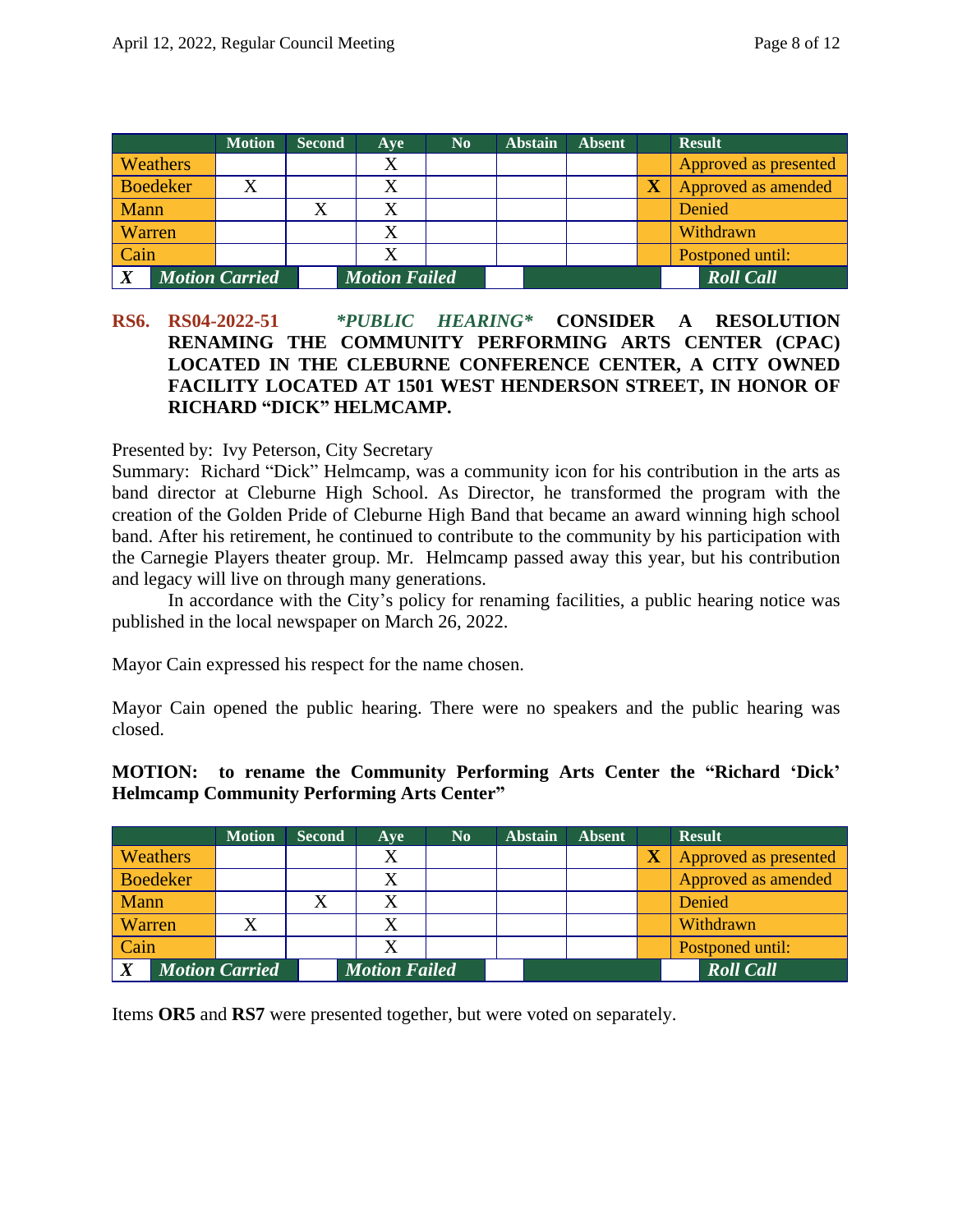## **OR5. OR04-2022-35 CONSIDER AN ORDINANCE AMENDING THE ANNUAL BUDGET FOR FISCAL YEAR OCTOBER 1, 2021 TO SEPTEMBER 30, 2022 (#5) BY APPROPRIATING \$76,835 FROM FUND BALANCE RESERVES IN THE GENERAL FUND FOR COSTS ASSOCIATED WITH THE PURCHASE OF CONSULTING SERVICES FOR ENTERPRISE RESOURCE PLANNING SOFTWARE SELECTION.**

Presented by: Rhonda Daugherty, Director of Finance

Summary: In anticipation of the upcoming Enterprise Resource Planning (ERP) system selection and replacement, the city intends to utilize consulting services with a needs assessment, Request for Proposal (RFP) preparation, vendor selection, and contract negotiation for an ERP System. This would result in an increase to the appropriations in an amount of \$76,835. The proposed additions to the General Fund appropriations will be funded from fund balance reserves, increasing total adopted expenditures from \$44,084,203 to \$44,161,038.

## **RS7. RS04-2022-52 CONSIDER A RESOLUTION AUTHORIZING AN AGREEMENT FOR CONSULTING SERVICES FROM SCIENS, LLC FOR ENTERPRISE RESOURCE PLANNING (ERP) SOFTWARE SELECTION IN AN AMOUNT NOT TO EXCEED \$76,835.**

Presented by: David Raybuck, Director of Information Technology

Summary: The City uses Incode software for an Enterprise Resource Planning (ERP) system used for accounting, financial reporting, payroll, cash collections, personnel tracking, utility billing, municipal court management, and several other critical functions. Incode was implemented in 1999, and it no longer meets the City's growing needs. ERP replacement projects are large, complex, and too risky to take on without the assistance of an experienced firm that specializes in this area. After evaluating multiple firms, staff recommends Sciens, LLC to assist with needs assessment, Request for Proposal (RFP) preparation, vendor selection, and contract negotiation for an ERP System at a cost not to exceed \$76,835, which includes a 10% contingency of \$6,985. The procurement of these services will utilize TIPS contract 200105 to meet competitive purchasing requirements.

|                  |                 | <b>Motion</b>         | <b>Second</b> | Ave                  | N <sub>0</sub> | <b>Abstain</b> | <b>Absent</b> |                         | <b>Result</b>         |
|------------------|-----------------|-----------------------|---------------|----------------------|----------------|----------------|---------------|-------------------------|-----------------------|
|                  | <b>Weathers</b> | Х                     |               | Х                    |                |                |               | $\overline{\textbf{X}}$ | Approved as presented |
|                  | <b>Boedeker</b> |                       |               |                      |                |                |               |                         | Approved as amended   |
| Mann             |                 |                       |               | X                    |                |                |               |                         | Denied                |
| Warren           |                 |                       |               |                      |                |                |               |                         | Withdrawn             |
| Cain             |                 |                       |               | Х                    |                |                |               |                         | Postponed until:      |
| $\boldsymbol{X}$ |                 | <b>Motion Carried</b> |               | <b>Motion Failed</b> |                |                |               |                         | <b>Roll Call</b>      |

### **MOTION: to approve OR5 as presented**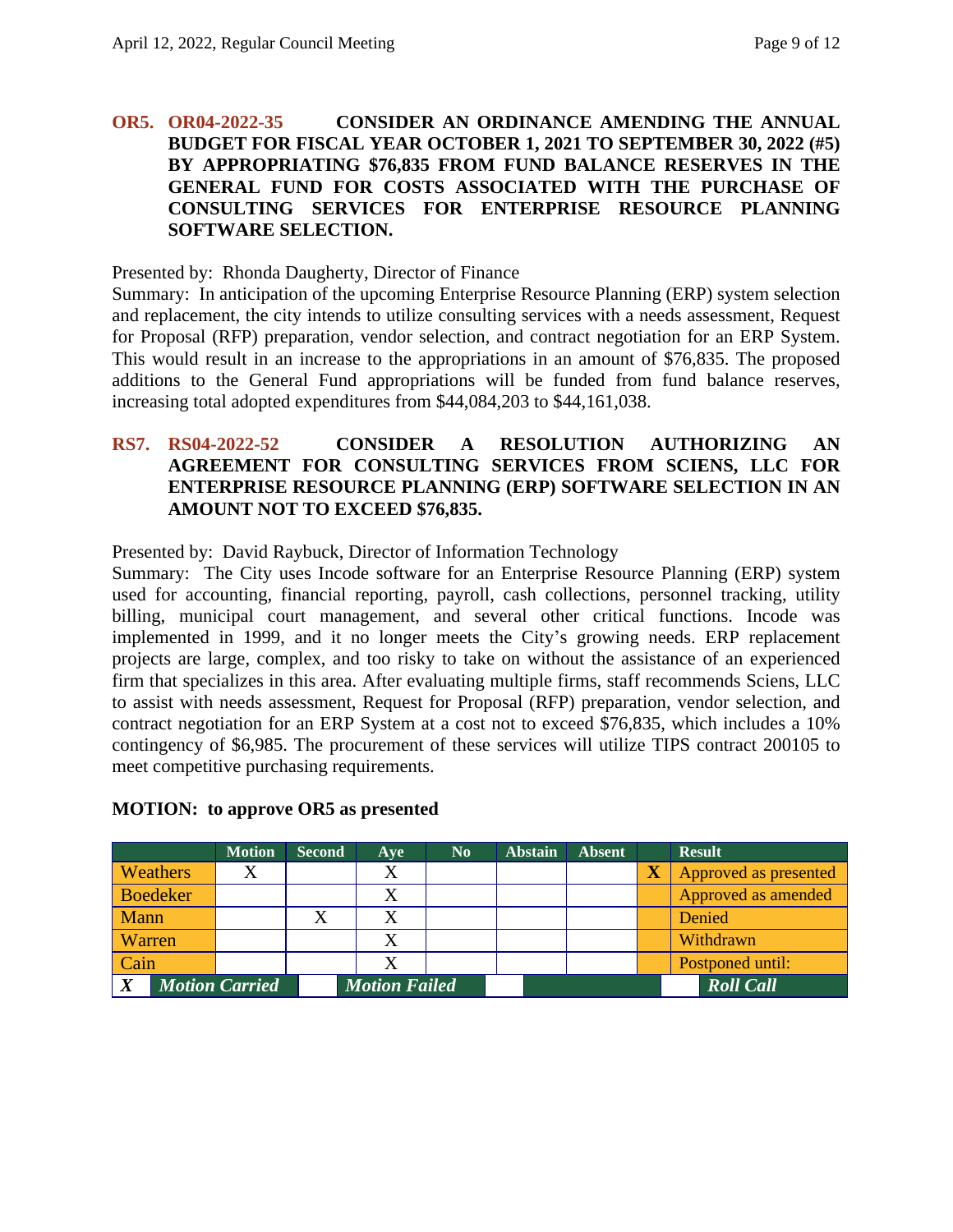|  | <b>MOTION: to approve RS7 as presented</b> |  |
|--|--------------------------------------------|--|
|--|--------------------------------------------|--|

|                            |                 | <b>Motion</b> | <b>Second</b>        | Ave | N <sub>0</sub> | <b>Abstain</b> | <b>Absent</b> |                         | <b>Result</b>         |
|----------------------------|-----------------|---------------|----------------------|-----|----------------|----------------|---------------|-------------------------|-----------------------|
|                            | <b>Weathers</b> |               |                      | X   |                |                |               | $\overline{\textbf{X}}$ | Approved as presented |
|                            | <b>Boedeker</b> |               |                      |     |                |                |               |                         | Approved as amended   |
| Mann                       |                 |               |                      |     |                |                |               |                         | Denied                |
| Warren                     |                 |               |                      | X   |                |                |               |                         | Withdrawn             |
| Cain                       |                 |               |                      |     |                |                |               |                         | Postponed until:      |
| V<br><b>Motion Carried</b> |                 |               | <b>Motion Failed</b> |     |                |                |               | <b>Roll Call</b>        |                       |

Items **RS8** and **RS9** were presented together, but were voted on separately.

# **RS8. RS04-2022-53 CONSIDER A RESOLUTION AUTHORIZING A FOUR-YEAR LEASE PURCHASE AGREEMENT WITH GOVERNMENT CAPITAL CORPORATION TO PROVIDE GOLF CARTS UTILIZING CLUB CAR FOR THE CLEBURNE GOLF LINKS IN AN AMOUNT OF \$632,100.**

Presented by: Aaron Dobson, Director of Parks & Recreation

Summary: Government Capital Corporation will provide 78 Club Car golf carts, one beverage service cart, and one carry-all range picker vehicle. This lease-purchase agreement has been competitively bid per Omnia Partners #EV2671-01 to ensure competitive purchasing requirements have been met.

Utilizing a lease-purchase agreement, in which the City receives title during the lease term, will eliminate the cost associated with property taxes. Structuring the final payment to include both the portion for the last year's equipment usage, as well as the residual value, preserves the integrity of the tax-exempt status of the interest income.

Upon the last payment, the City, with a repurchase agreement directly with the vendor Metro Golf, an authorized dealer for Club Car, will have two options The City may keep the equipment by making the final payment in total, or the City may return the equipment to the vendor under the terms of the repurchase agreement with Metro Golf (\$280,000). This would be accomplished by the City exercising their option for the repurchase of the equipment in the stated price in the agreement. Under this option, the City would still be responsible for the full payment amount. However, if the City decides not to keep the equipment, the net cost to the City would be the difference between the final payment amount less the proceeds under the repurchase agreement. The current interest rates, financed amount, monthly payment, and residual payment are subject to market changes. Carts are estimated to be delivered within 12 to 18 months.

Mayor Cain asked if staff looked into equipping the golf carts with GPS tracking and Mr. Dobson explained this additional equipment add on would further delay the shipping, but the GPS systems can be added to the carts once they arrive.

Mr. Dobson explained there is very little maintenance needed on the golf carts, but the maintenance is covered under warranty, which is covered throughout the entire contract term.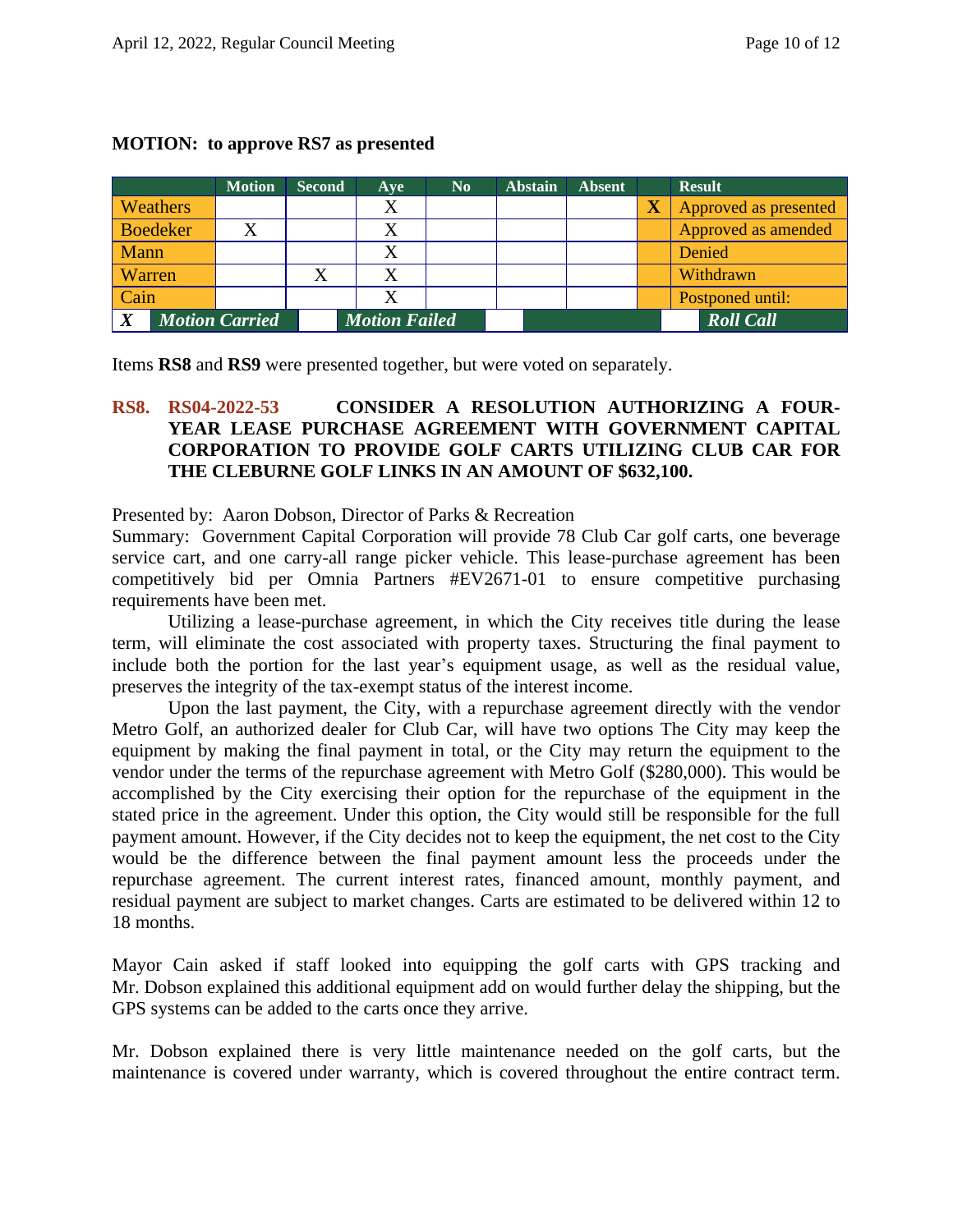Mr. Dobson also explained the benefits of leasing the golf-carts, and then selling them back to the company when the contracts expires.

# **RS9. RS04-2022-54 CONSIDER A RESOLUTION AUTHORIZING AN EXTENSION OF THE AGREEMENT WITH EZ-GO TO PROVIDE GOLF CARTS FOR THE CLEBURNE GOLF LINKS FOR AN AMOUNT NOT TO EXCEED \$86,754.60.**

Presented by: Aaron Dobson, Director of Parks & Recreation

Summary: Due to manufacturing and shipping delays, new carts are unavailable for immediate delivery, and the estimated receiving date is April 2023. The current lease with EZ-Go is set to expire in June of 2022. An extension of the contract is required to maintain a quality of service for our Golf Links guests. Monthly payments for carts is \$7,755.46 for ten months resulting in \$77,554.60. Additionally, the vendor passes on property taxes estimated to be \$9,000. The existing lease agreement was competitively bid utilizing BuyBoard contract #447-14.

|        |                       | <b>Motion</b> | <b>Second</b> | Ave                  | N <sub>0</sub> | <b>Abstain</b> | <b>Absent</b> | <b>Result</b>         |
|--------|-----------------------|---------------|---------------|----------------------|----------------|----------------|---------------|-----------------------|
|        | Weathers              |               |               |                      |                |                |               | Approved as presented |
|        | <b>Boedeker</b>       |               |               |                      |                |                |               | Approved as amended   |
| Mann   |                       |               |               |                      |                |                |               | Denied                |
| Warren |                       |               |               |                      |                |                |               | Withdrawn             |
| Cain   |                       |               |               |                      |                |                |               | Postponed until:      |
| X      | <b>Motion Carried</b> |               |               | <b>Motion Failed</b> |                |                |               | <b>Roll Call</b>      |

### **MOTION: to approve RS8 as presented**

### **MOTION: to approve RS9 as presented**

|                  |                 | <b>Motion</b>         | <b>Second</b> | <b>Ave</b>           | $\mathbf{N}\mathbf{0}$ | <b>Abstain</b> | <b>Absent</b> |                         | <b>Result</b>         |
|------------------|-----------------|-----------------------|---------------|----------------------|------------------------|----------------|---------------|-------------------------|-----------------------|
|                  | Weathers        |                       |               | X                    |                        |                |               | $\overline{\textbf{X}}$ | Approved as presented |
|                  | <b>Boedeker</b> |                       |               | X                    |                        |                |               |                         | Approved as amended   |
| Mann             |                 |                       |               |                      |                        |                |               |                         | Denied                |
| Warren           |                 |                       |               | X                    |                        |                |               |                         | Withdrawn             |
| Cain             |                 |                       |               | X                    |                        |                |               |                         | Postponed until:      |
| $\boldsymbol{X}$ |                 | <b>Motion Carried</b> |               | <b>Motion Failed</b> |                        |                |               |                         | <b>Roll Call</b>      |

Mayor Cain recessed the Regular Council Meeting at 6:36 PM to discuss items legally posted in Executive Session.

# **EXECUTIVE SESSION**

Pursuant to the Open Meetings Act, Chapter 551, and the Texas Disaster Act, Chapter 418 of the Texas Government Code, Executive Session may be held at any time during the meeting that a need arises for the City Council to seek advice from the City Attorney as to any posted subject matter of this City Council Meeting.